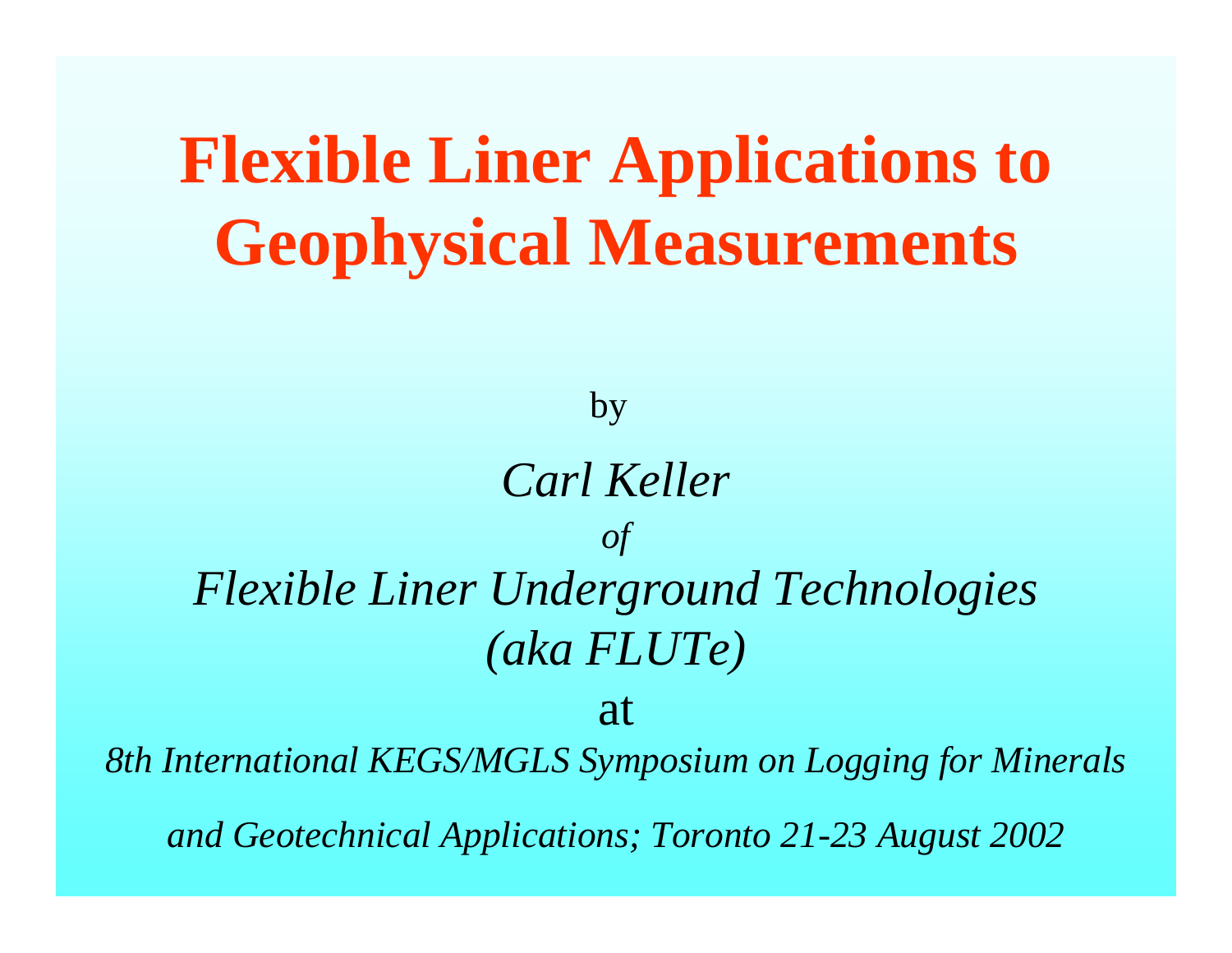## Flexible Liners are useful for augmentation of logging:

- 1. Sealing of boreholes against flow during logging runs in the interior of the liner (an environmental advantage).
- 2. Determination of hydraulic conductivity profiles in the hole by measurement of the liner installation/removal rate.
- 3. Towing of logging tools into long and tortuous holes, even vertically upward.
- 4. The displacement/replacement of normal, or special, borehole fluids to aid the logging procedure.
- 5. Protection of expensive sondes against collapse of the borehole wall.
- 6. The emplacement of electrical contacts against borehole walls.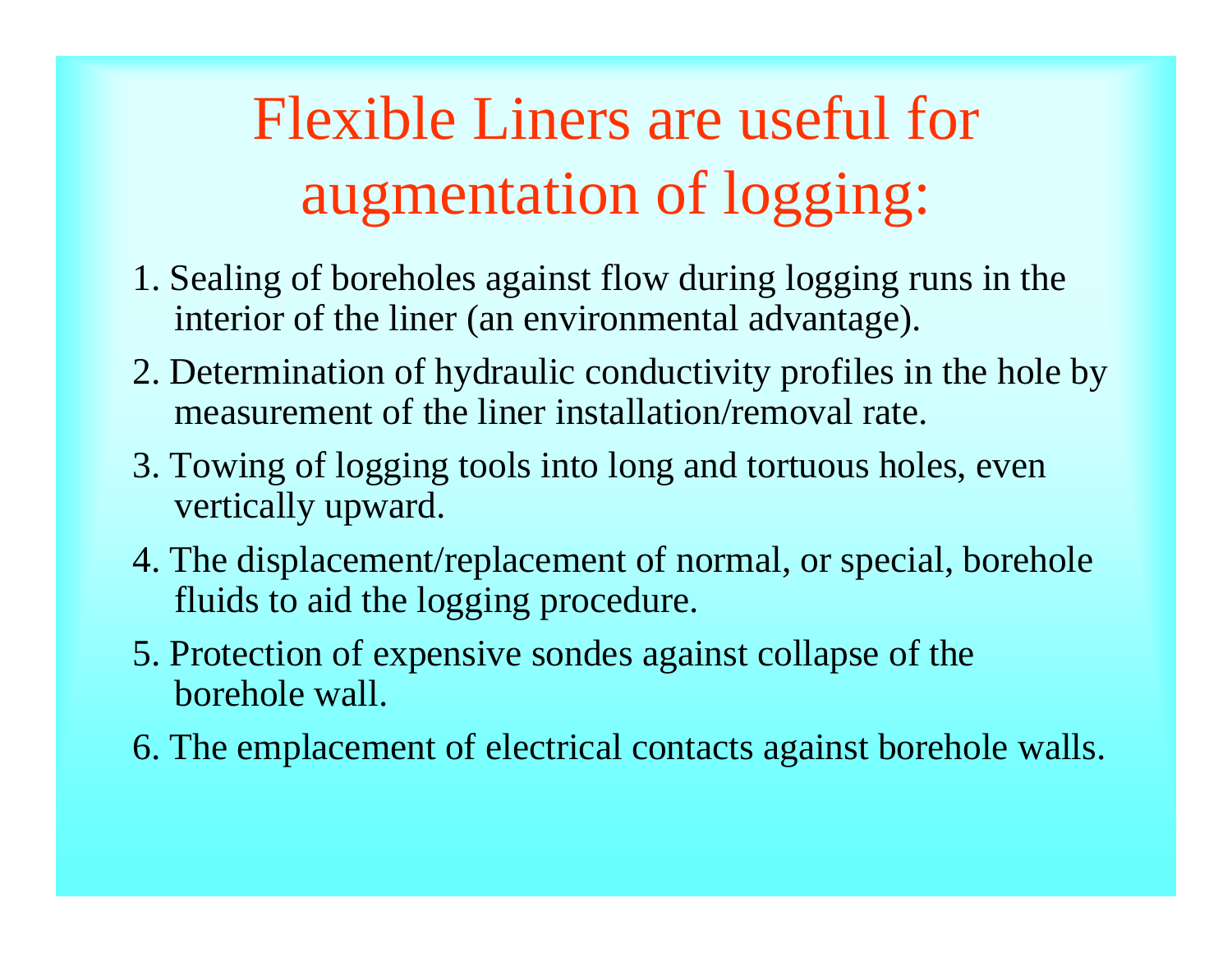### Topics to be covered

- the mechanics of flexible liners
- the characteristics of liners
- transport of tools with liners
- sealing the borehole
- displacement of borehole fluids
- hydrologic characterization of holes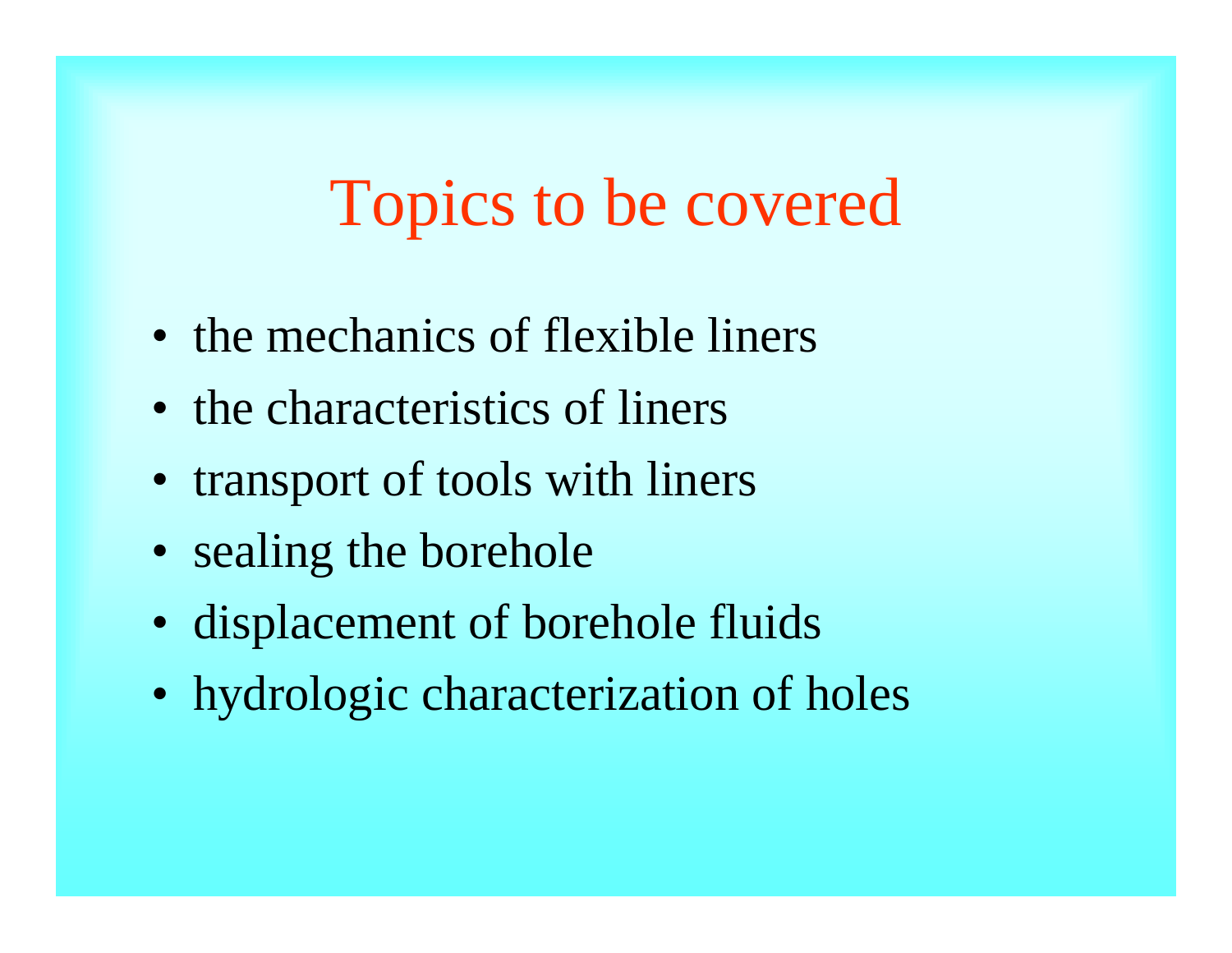# Some liners are installed by just adding water



**Original water in hole is displaced or, it can be removed by pumping durin g the installation**

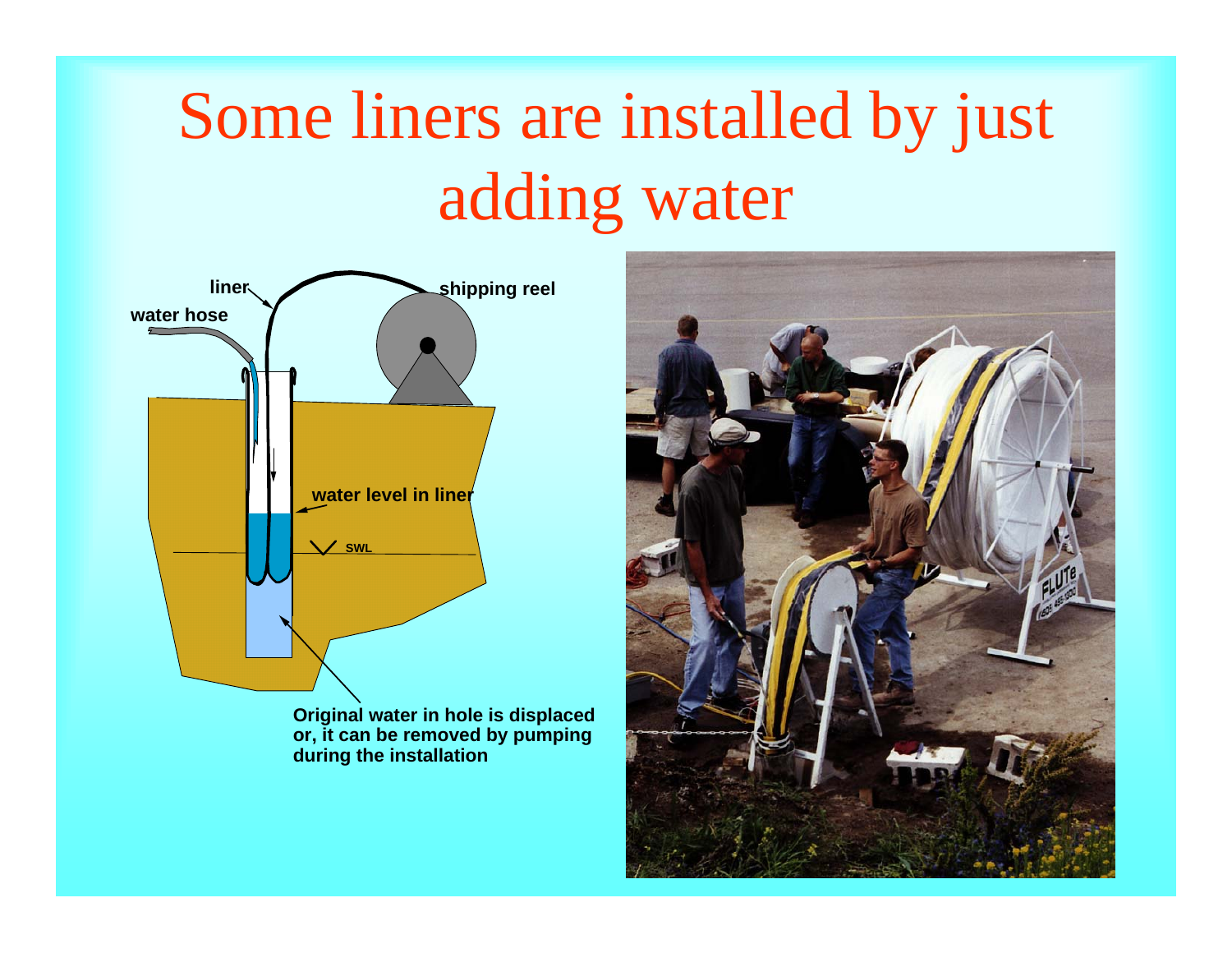

#### Fig. 1. Flexible Liner Installation and Removal Mechanism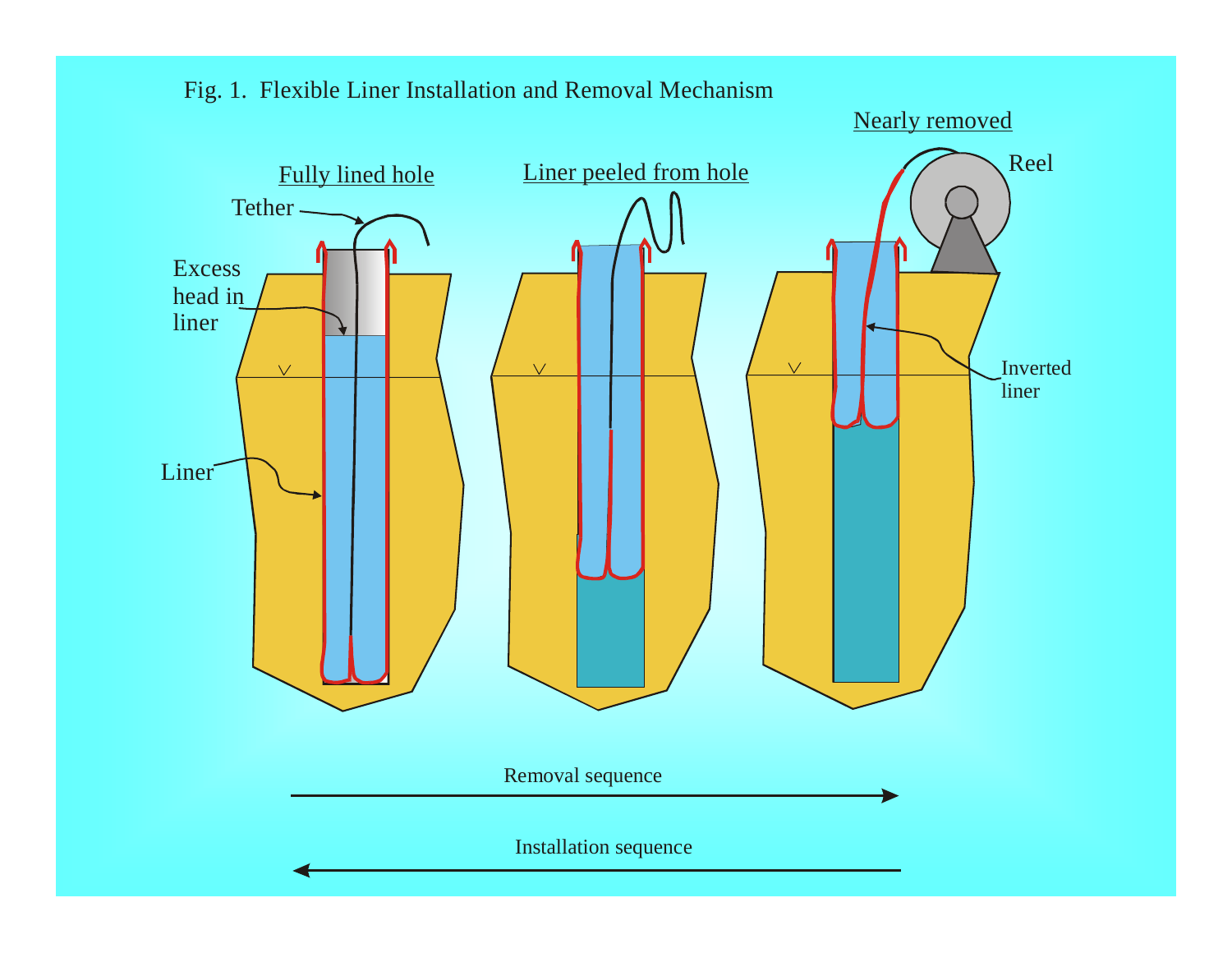### Other liners are air driven

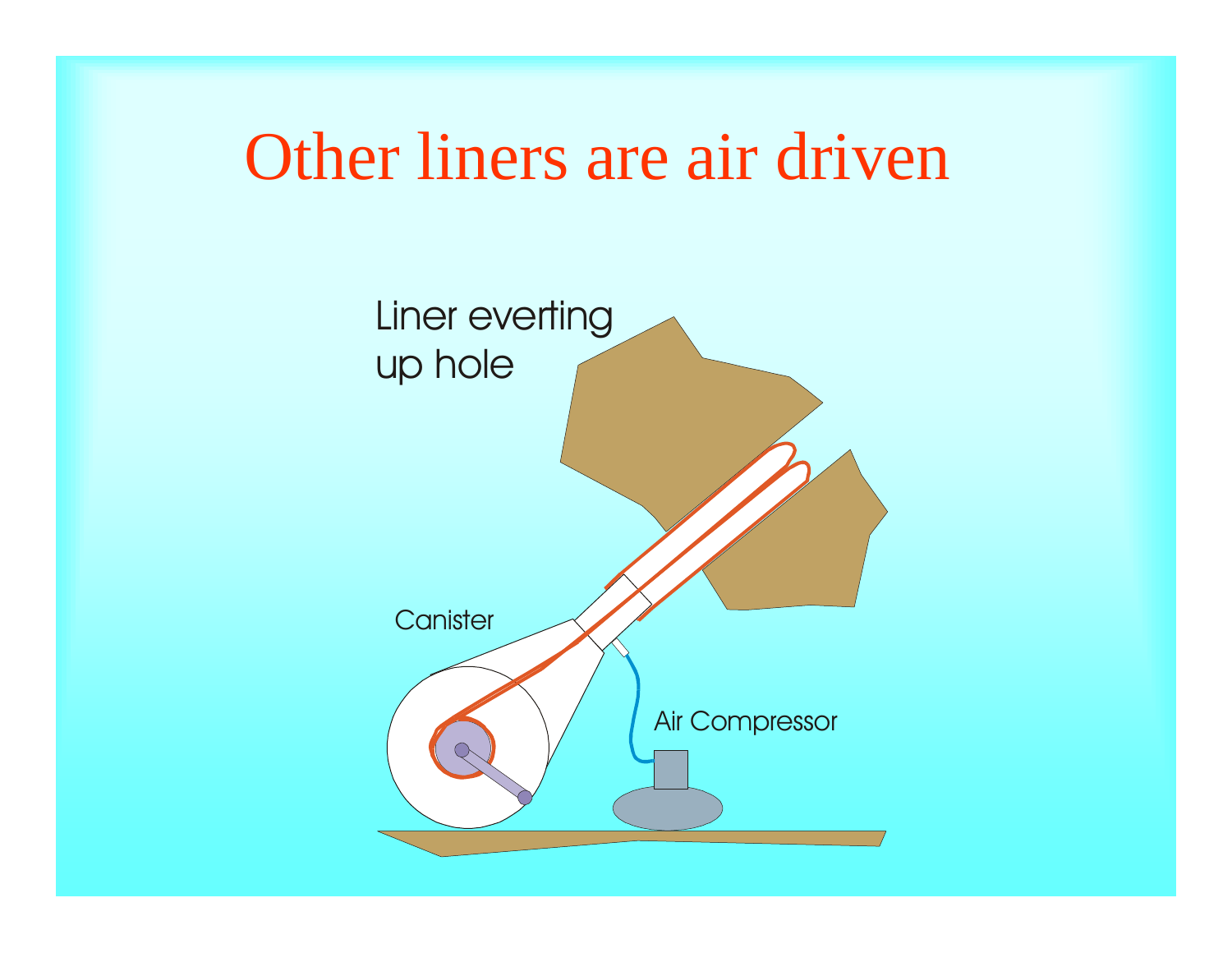### Mockup of liner extending into hole in back of tunnel

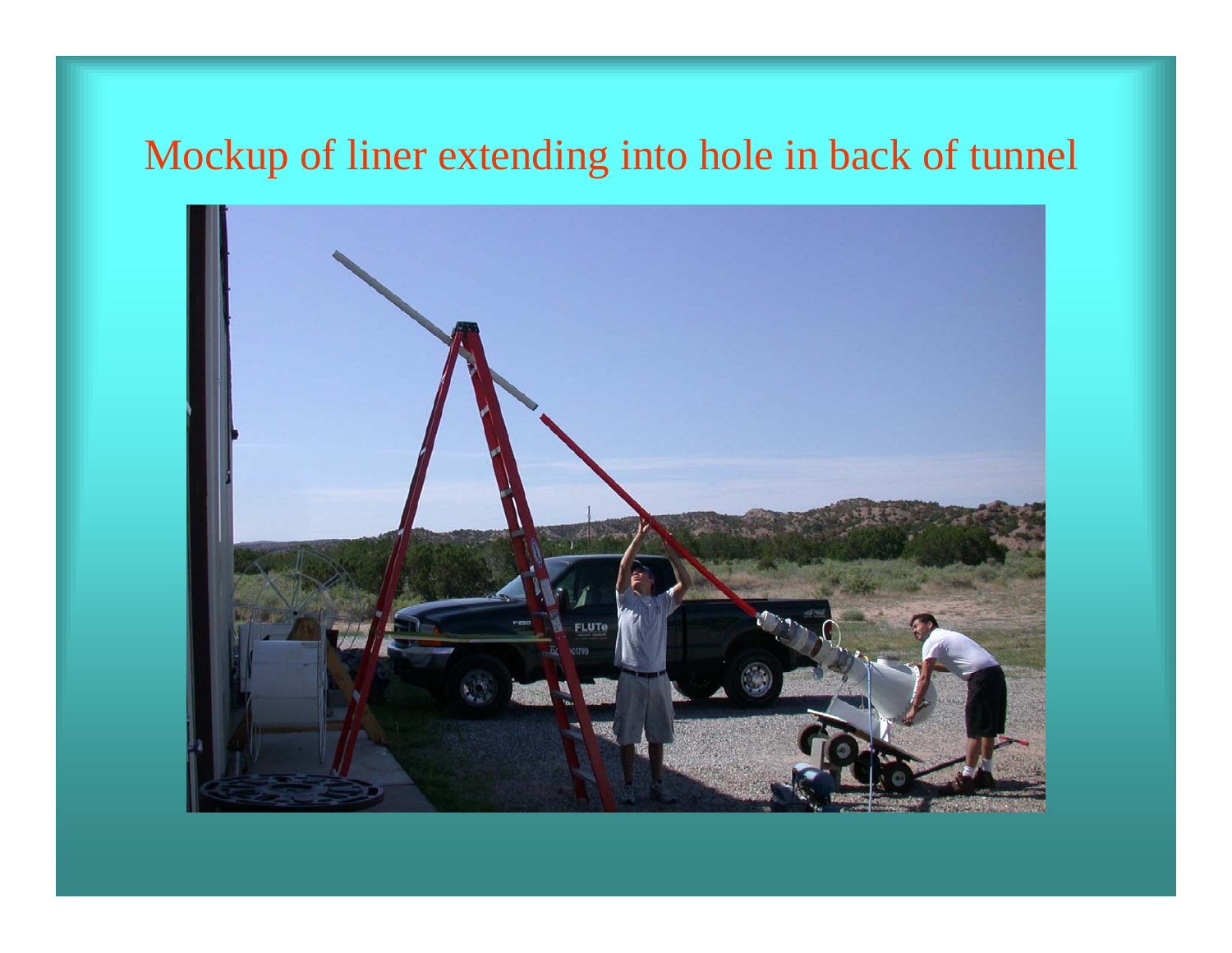### This liner can tow sondes for hundreds of meters

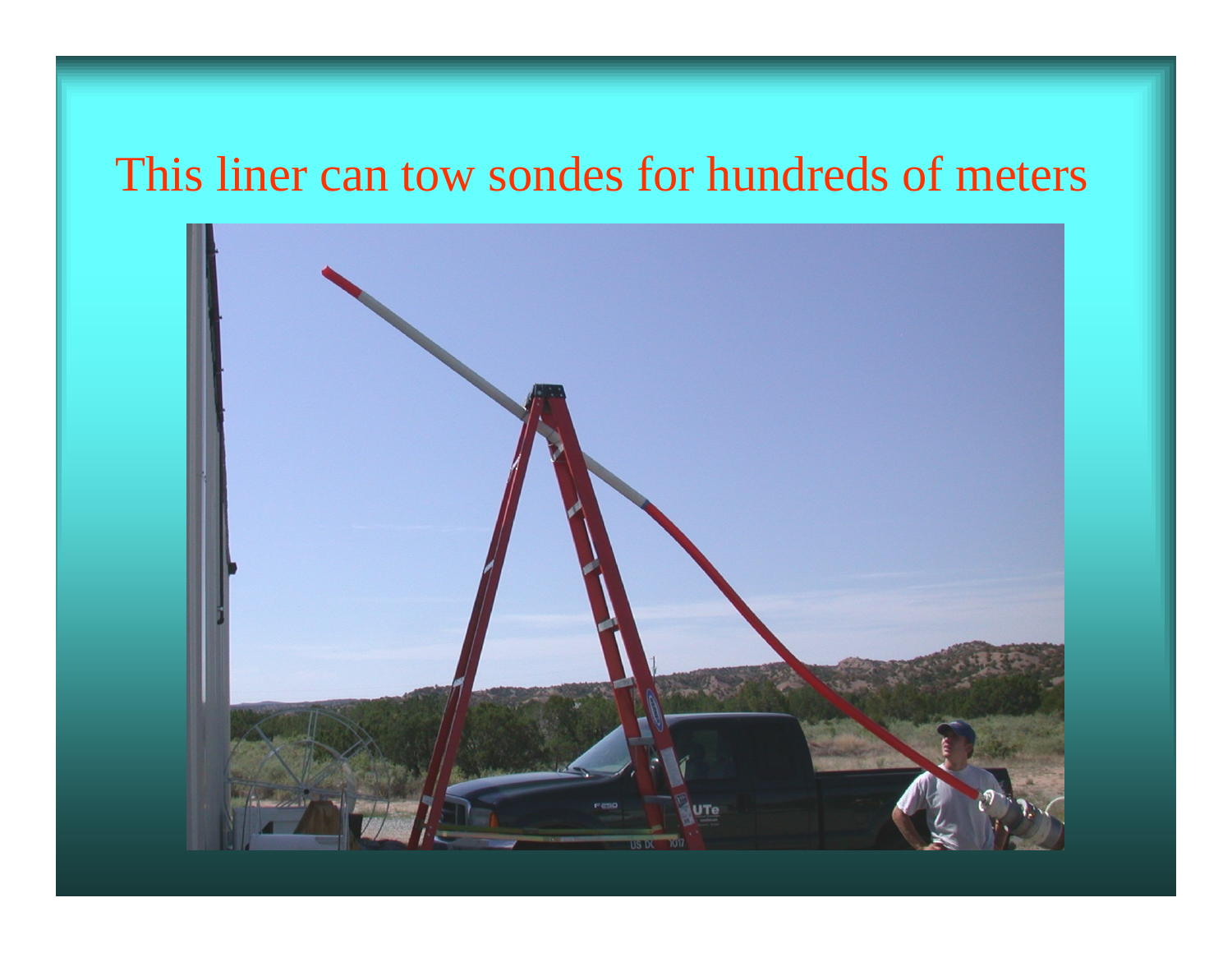### Towing neutron moisture sonde under Texas landfill

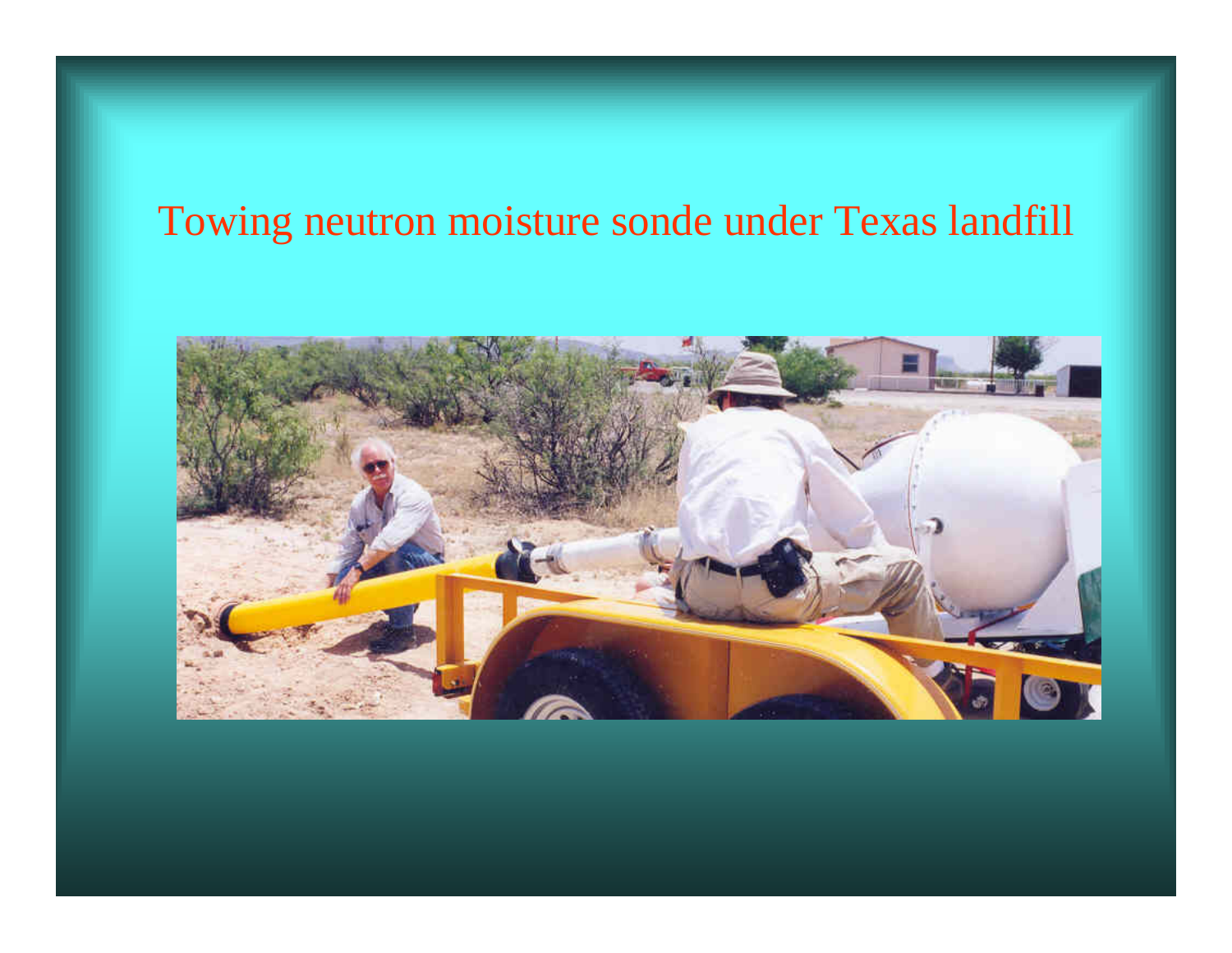#### Air/Water install under landfill for 400 ft.

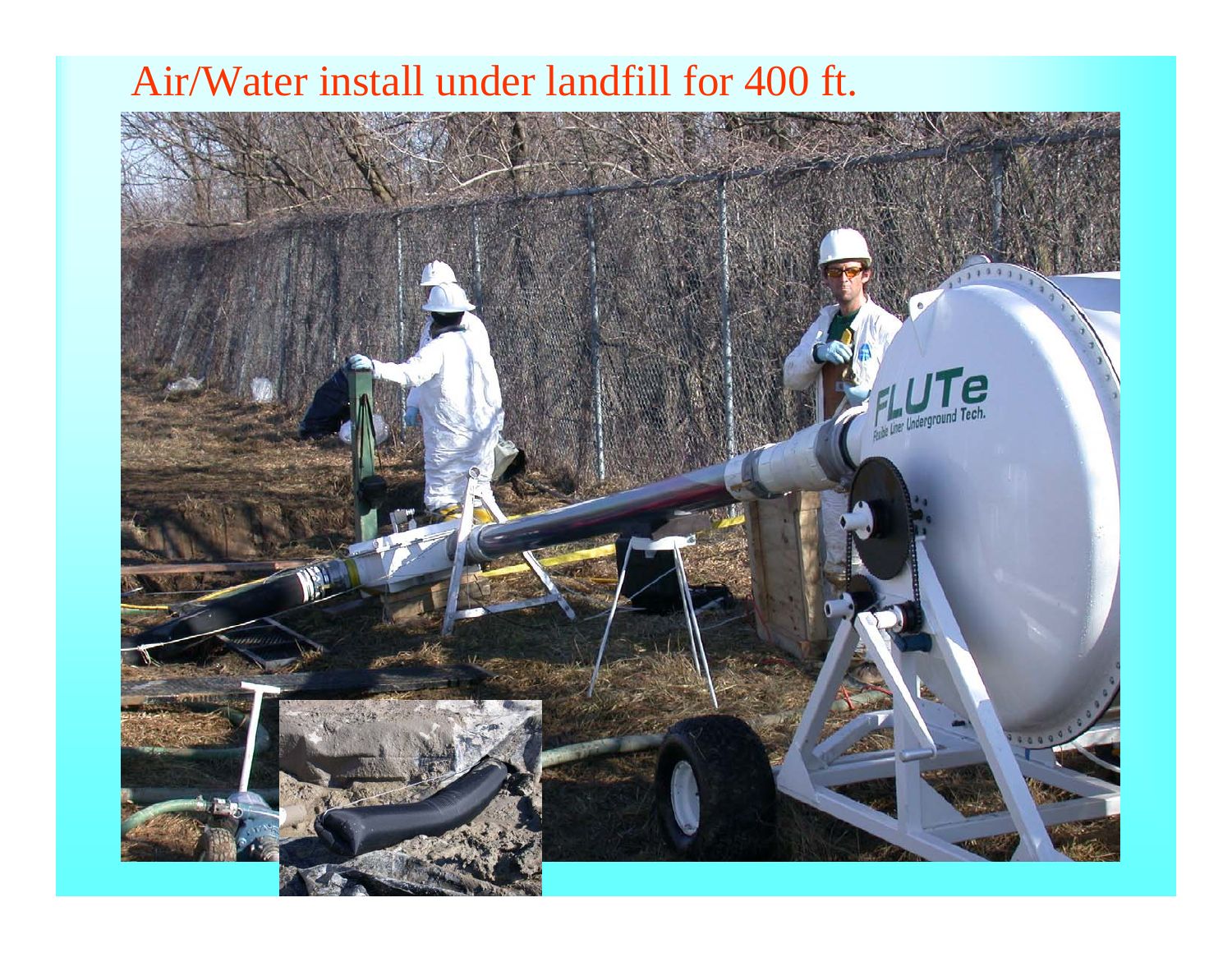

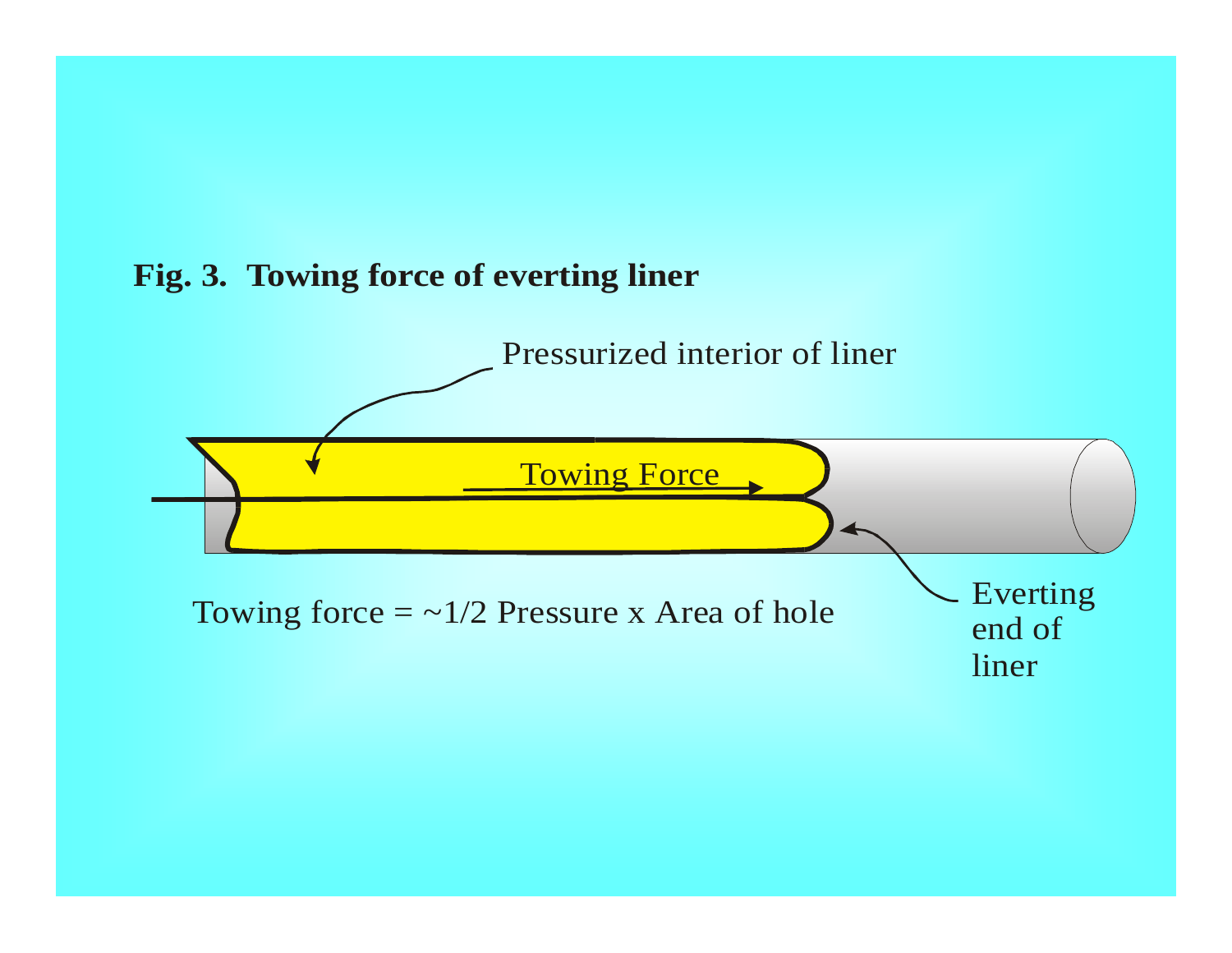## Some interesting numbers for a 2" liner

- The drag of the liner against the wall = 72 lb/psi/ft
- The drag of the inverted liner within itself is 0.01 lb/ft. (or 0.03 lb/ft. upwards)
- The towing force of the liner is 1.5 lb/psi
- force required to collapse the liner is 24 lb/psi/ft
- Burst pressure of 210 denier is 350 psi (~100 psi practically)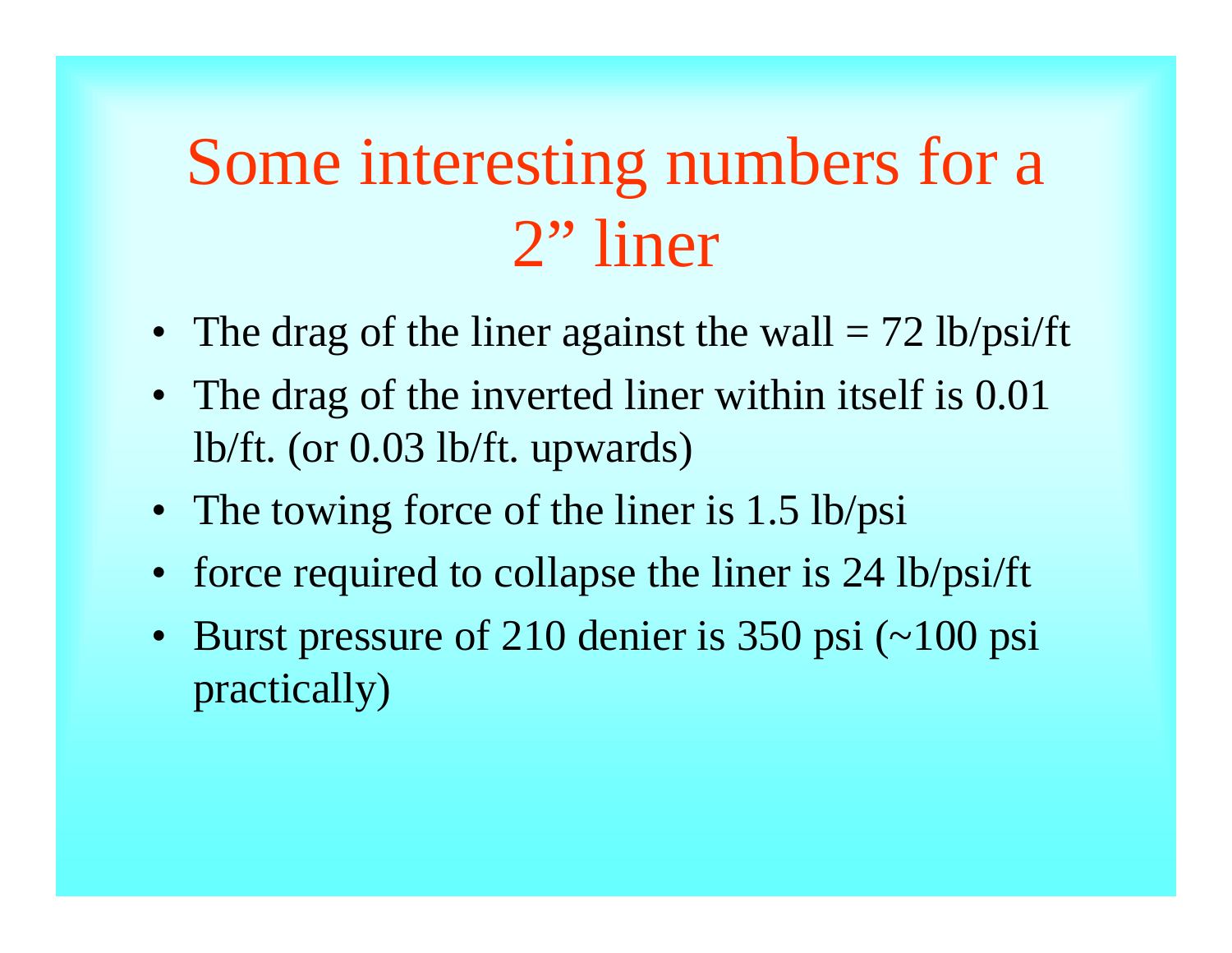### Liner attributes are useful

- 1. require very little labor to deploy (the pressure does the work),
- 2. can be stored on reels for easy transport,
- 3. conform to the hole wall very well,
- 4. seal and support boreholes,
- 5. provide large towing capabilities at higher pressures and larger diameters,
- 6. provide a transport vehicle for many items attached to the inside or outside of the liner,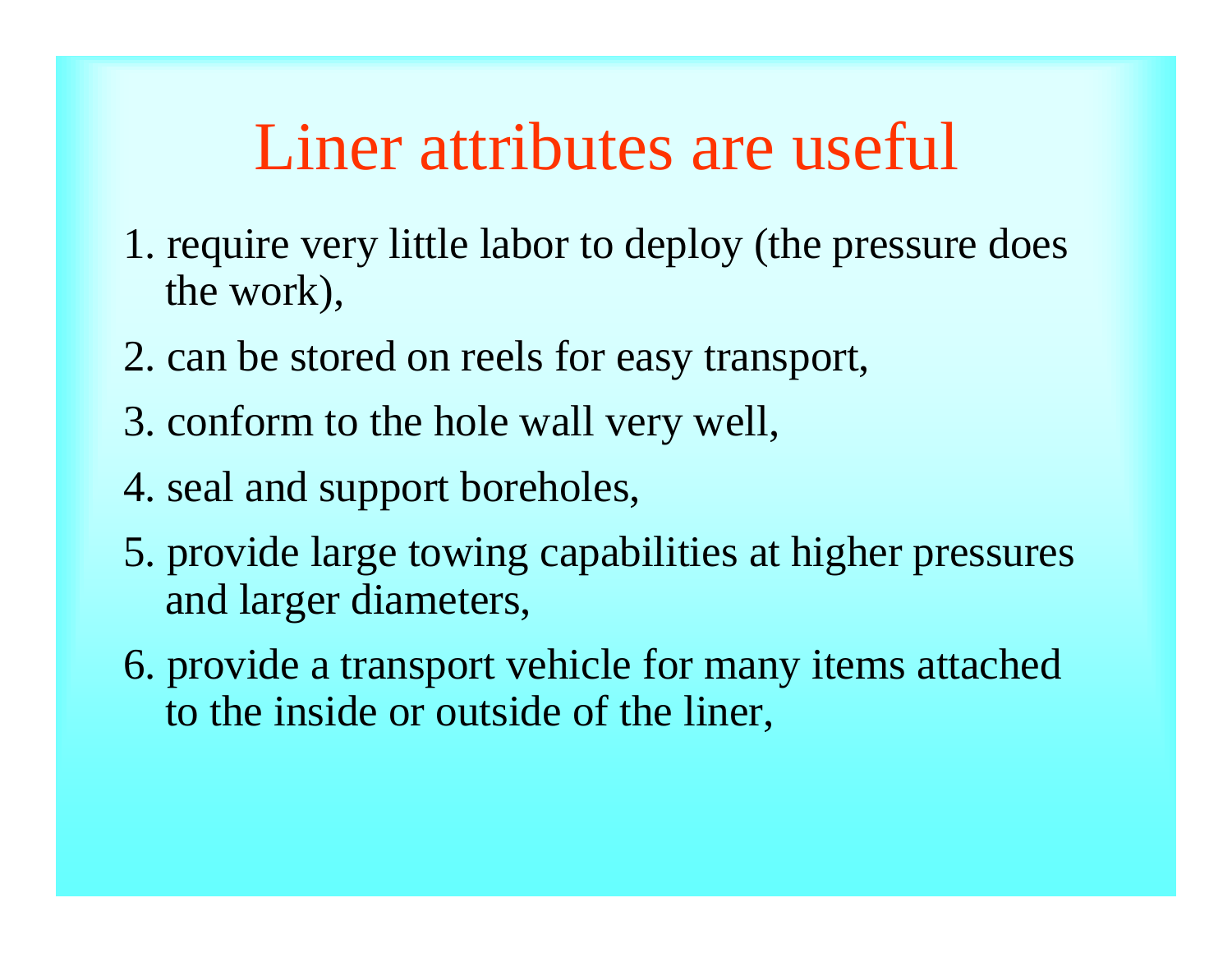### Attributes (cont.)

- 7. are relatively light weight and compact compared to push rods or piping,
- 8. contain all the hole fluids within the liner,
- 9. occupy very little of the hole volume,
- 10. are very gentle as they move against the hole wall, and,
- 11. propagate equally well horizontally, vertically upward, and around curves.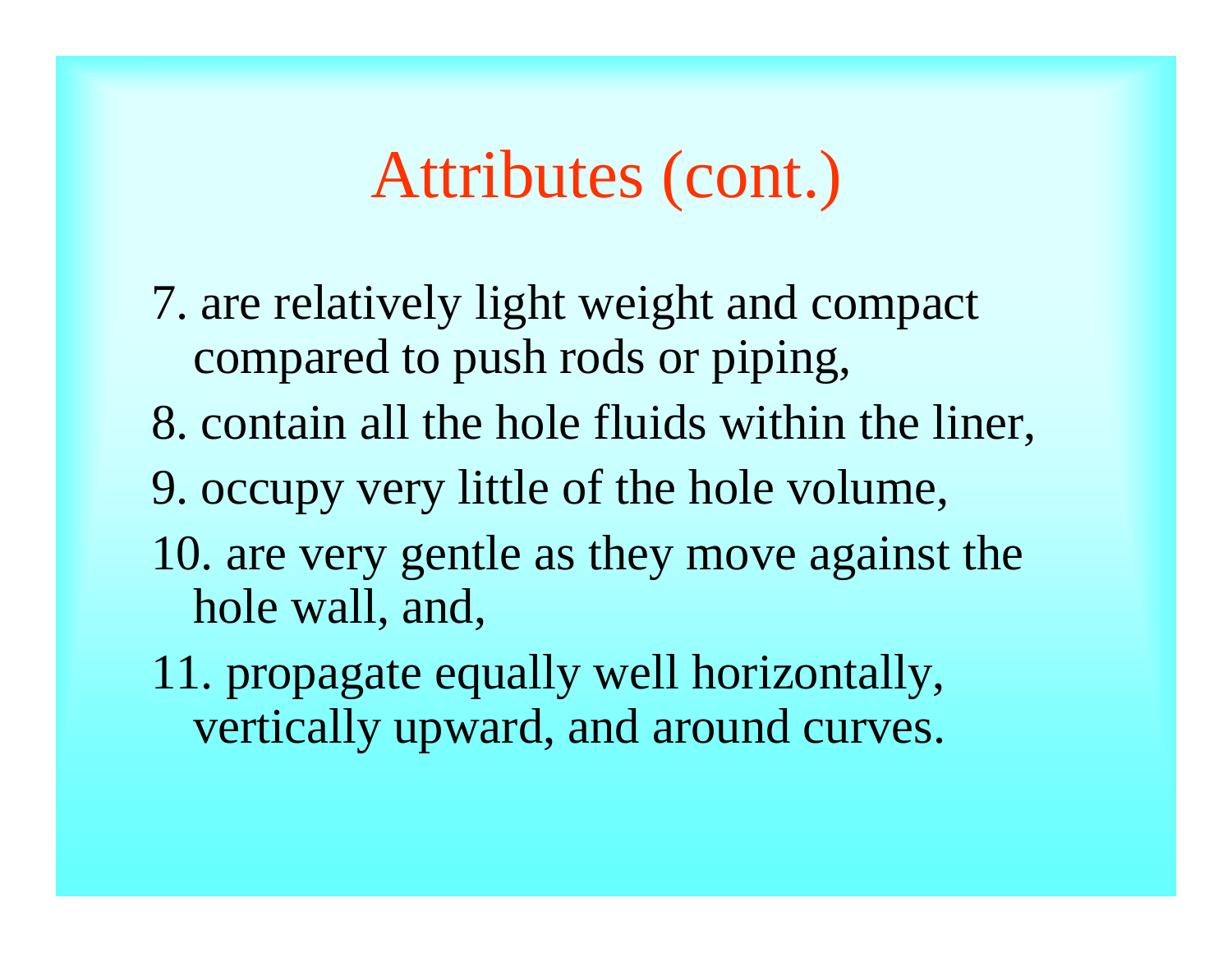For mining, one advantage is the transport of sondes in holes

- An 18" canister can hold 300 ft. of 2" liner
- 20 psi can transport the sonde and cable to the end of a 300' hole.
- A sonde can be attached to the liner at any point on the liner to adapt to different hole lengths.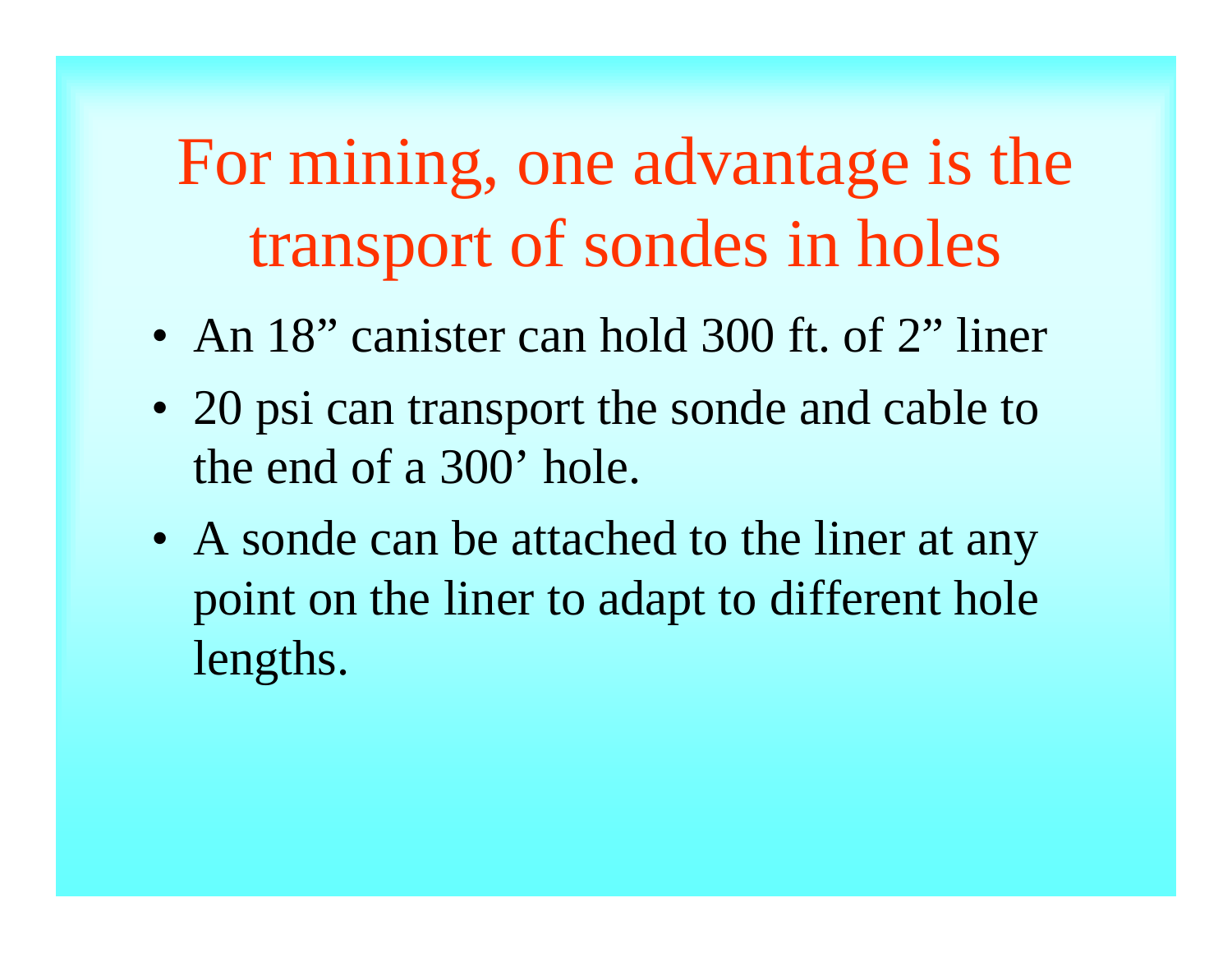### The seal of the hole is very useful

- In many environmental measurement situations, the hole should not be left open to the flow of contaminants.
- Liners are used to seal holes after drilling, and then removed, or not removed, for the logging operations
- Holes are sealed with a liner to prevent fracture fluids flowing into the hole during high resolution temperature measurements.
- Many tools can look through the liner (e.g., sonic, gamma, induction coupled elec., radar)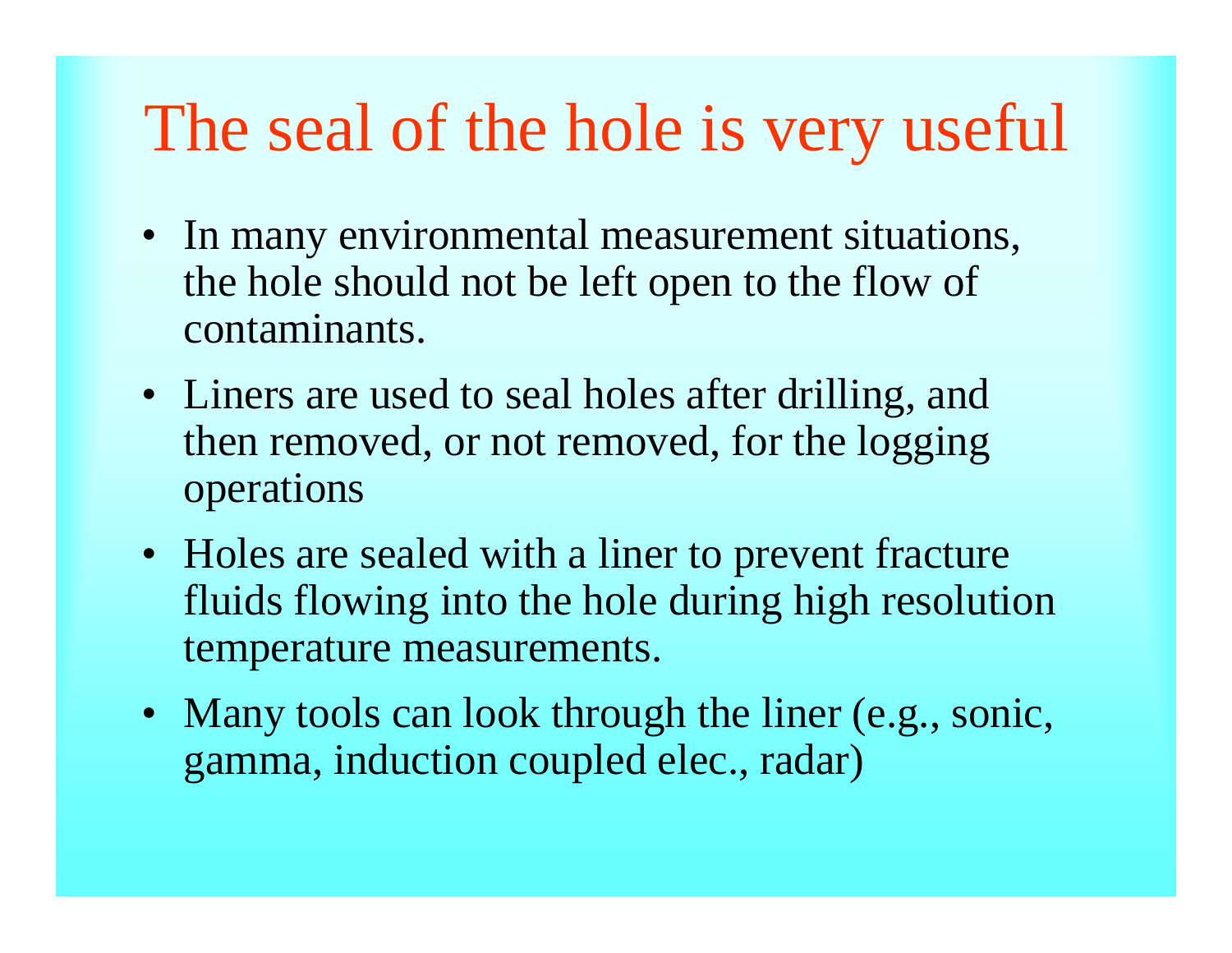# The displacement of borehole fluids is an advantage

- John Lane, of the USGS, displaces a brine into the fractures, with a liner filled with low conductivity water. The brine filled fractures are more easily mapped with radar if the hole is not brine filled.
- A transparent liner allows video mapping of the walls by emplacing the liner with clear water. Any turbid water/mud is displaced by the transparent liner. Videos in opaque liners also show a lot of fracture and vug detail.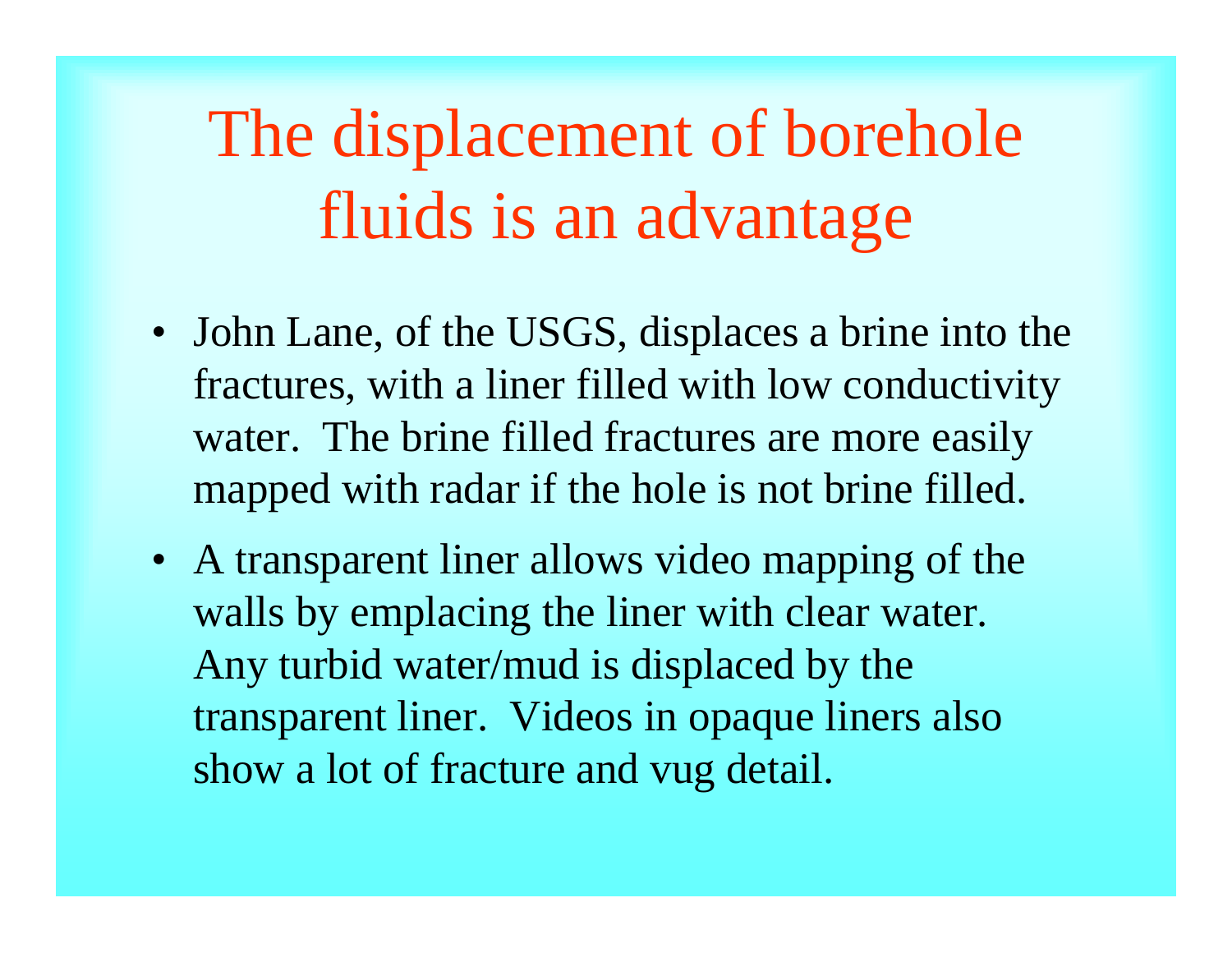Liner installation can be the measurement of conductivity

- As the liner is emplaced, it pushes the borehole water into the formation. The initial liner descent velocity is highest.
- As the liner descends, it covers the flow paths, and therefore slows its descent.
- By measuring the liner descent rate, one can calculate the distribution of the flow paths out of the hole.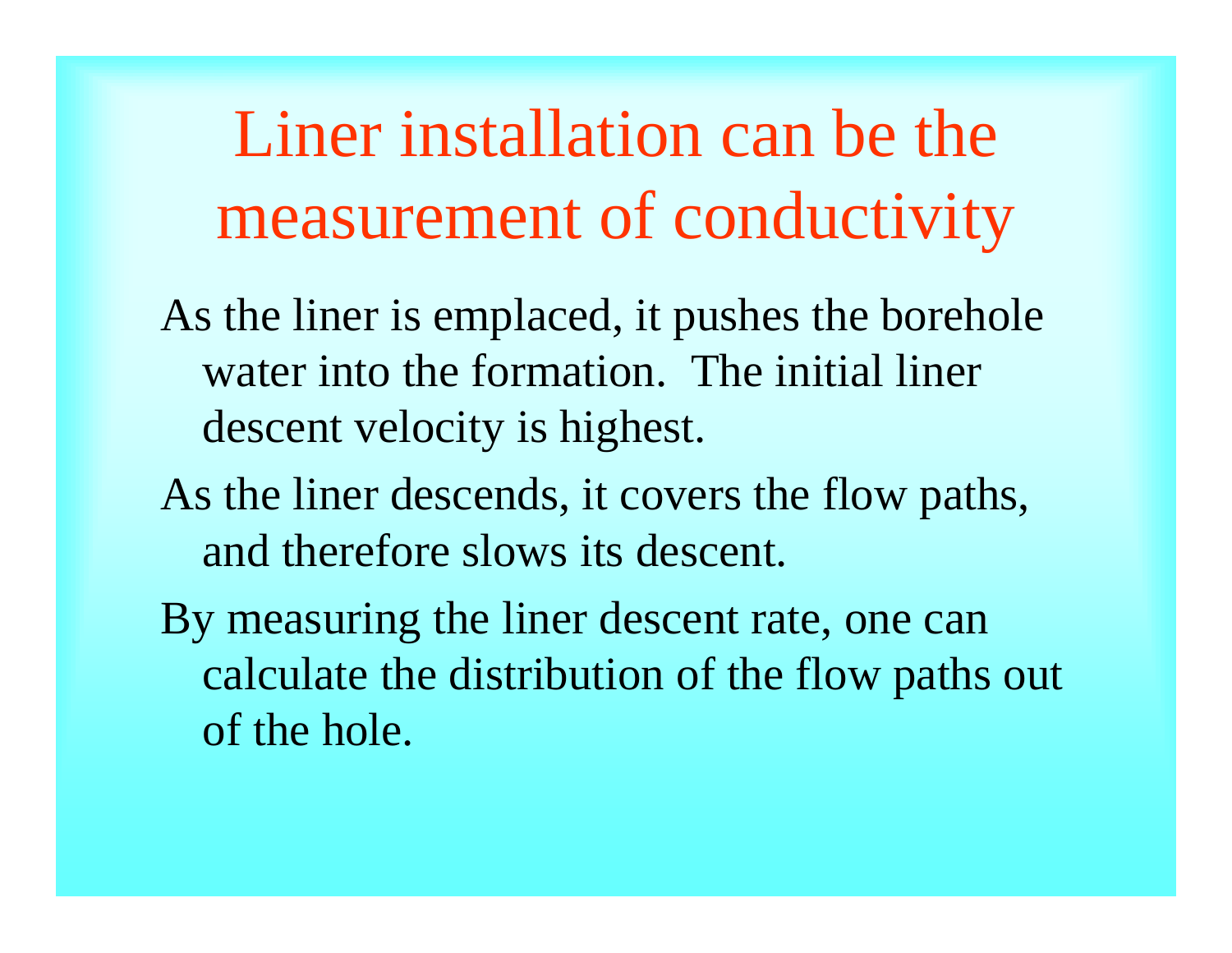#### Figure 7. Velocity of liner in uniform medium



Figure 8. Possible velocity profile in fractured medium